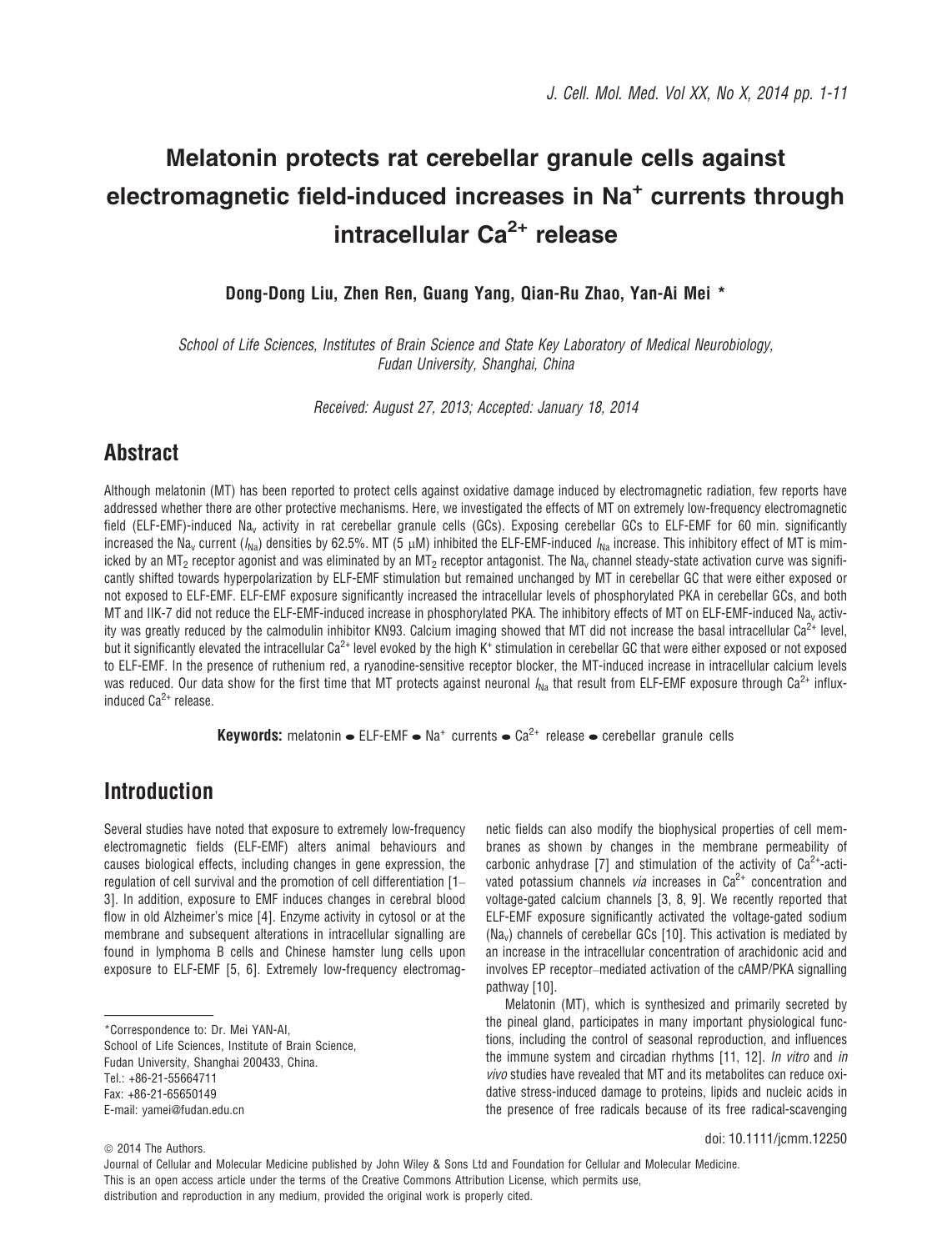properties [13–15]. Because it has been postulated that EMF exposure can affect the function of biological systems by inducing oxidative damage, the effects of MT on EMF-induced oxidative damage, cancer risk and neurodegeneration have been investigated [16, 17]. Besides its direct free radical-scavenging properties, MT has been shown to modulate apoptosis caused by wireless (2.45 GHz)-induced oxidative stress through cation channels, such as transient receptor potential (TRP) and voltage-gated  $Ca^{2+}$  channels in neurons and transfected cells [18, 19]. In addition, MT modulates the delay in outward rectifying K+ channels resulting in the promotion of cerebellar GC migration or the protection of cerebellar GCs against apoptosis [20, 21]. However, there have been relatively few studies concerning the effect of MT on Na<sup>+</sup> channels, especially EMF-induced Na<sup>+</sup> channels activity.

Voltage-gated sodium channels are one of the primary classes of ion channels responsible for driving neuronal excitability in both the central and the peripheral nervous system. Voltage-gated sodium channels are clinically important because they play an important role in the generation of neuronal activity, and alterations in  $Na<sub>v</sub>$  channels are key factors in a number of pathologies [22]. Previous studies from other groups have revealed that  $Na<sub>y</sub>$  channels participate in the rising phase of the neuronal action potential and contribute to many cellular functions, including apoptosis, motility and secretory membrane activity [22, 23]. Moreover, EMF exposure was recently reported to modulate neuronal excitation and neurogenesis, which may be related to  $Na<sub>y</sub>$  channel activity [24, 25]. Our previous data have demonstrated that ELF-EMF exposure significantly activates the Na<sub>v</sub> channels of cerebellar GCs, which might be an important effect of EMF on neuronal excitation in the cerebellar GCs. Thus, a thorough investigation of the influence of ELF-EMF on  $Na<sub>v</sub>$  channels and the corresponding mechanism of action could elucidate the ELF-EMFinduced biological effects on brain physiology, pathogenesis and neural development. Therefore, it is interesting to address whether MT can modulate ELF-EMF-induced Na<sub>v</sub> channel activity.

This study was conducted to determine whether MT influences the Na+ channels of cerebellar GCs exposed to ELF-EMF and, if so, whether this effect is mediated by inactivation of the cAMP/PKA signalling pathway. The data presented in this report demonstrate that the activity of neuronal Na<sup>+</sup> channels by ELF-EMF stimulation is significantly reversed by MT. Notably, the effect of MT on ELF-EMFinduced Na<sup>+</sup> is not mediated by inhibition of the cAMP/PKA signalling pathway but by increasing intracellular calcium levels.

## Materials and methods

#### Ethics statement

This study was carried out in strict accordance with the recommendations in the Guide for the Care and Use of Laboratory Animals of the National Institutes of Health. The protocol was approved by the Committee on the Ethics of Animal Experiments of Fudan University (Permit Number: 20090614-001). All surgery was performed under sodium pentobarbital anaesthesia, and all efforts were made to minimize suffering.

### Primary cell culture

Cells were derived from the cerebellum of 7-day-old Sprague–Dawley rat pups as described previously [26]. Isolated cells were then plated onto 35-mm-diameter Petri dishes coated with poly-L-lysine  $(1 \mu g/ml)$ at a density of 2.5  $\times$  10<sup>5</sup>/cm<sup>2</sup>. Cultured cells were incubated at 37°C with  $5\%$  CO<sub>2</sub> in DMEM supplemented with 10% foetal calf serum, glutamine (5 mM), insulin (5  $\mu$ g/ml), KCl (25 mM) and 1% antibiotic–antimycotic solution. All experiments were carried out with cerebellar GCs grown for 6–8 days in culture (DIC). For  $Ca^{2+}$  imaging experiments, the cells were plated onto poly-L-lysine-coated glass coverslips (12 mm in diameter).

### Electromagnetic field production

The system used to expose cerebellar GCs cells to electromagnetic fields was the same as that used in previous studies, with some revisions (I-ONE, Shanghai, China) [27, 28]. Briefly, a 50-Hz magnetic field was generated by a pair of Helmholtz coils placed in opposition to each other. The coils were powered by a generator system that produced sinusoidal input voltage, and the magnetic flux densities could be regulated within the range of 0–1.0 mT. The device was powered by an AC power generator, and the EMF frequency and density were monitored by an EMF sensor that was connected to a digital multimeter. The geometry of the system assured a uniform field for the exposed cultured cells. The surfaces of the culture plates were parallel to the force lines of the alternating magnetic field in the solenoid. The air and culture medium temperatures were continuously monitored for the duration of experiments. The maximum temperature increase recorded in the cultures that were exposed to ELF-EMF (compared with nonexposed cultures) was  $0.4 \pm 0.1$ °C. To identify any possible influence of this increase on our results, we compared data obtained from cerebellar GCs cultured in two different  $CO<sub>2</sub>$  incubators at temperature settings of 37.0 and 37.4°C, and the results were consistent. The incubator was keep closed throughout the EMF or non-EMF experiments to ensure that the conditions were stable. Non-EMF groups were incubated in the same incubator under the same conditions as those used for the exposed groups but without EMF.

### Patch-clamp recordings

Whole-cell currents of granule neurons were recorded using a conventional patch-clamp technique. In 6–8 DIC cerebellar GCs, transient  $I_{\text{Na}}$ are largely unclamped because of an event generated at a site electrotonically distant from the soma and prone to escape from clamp control, presumably the axon [29]. Therefore, we chose those cells that were relatively isolated and only recorded currents without unclamped spike. Prior to current recordings, the culture medium was replaced with a bath solution containing (in mM) NaCl 145, KCl 2.5, HEPES 10, MgCl<sub>2</sub> 1 and glucose 10 (pH adjusted to 7.4 using NaOH). Soft glass recording pipettes were filled with an internal solution containing (in mM) CsCl 145, HEPES 10, MgCl<sub>2</sub> 2 and EGTA 5 (pH adjusted to 7.3 using CsOH). The pipette resistance was 5–6 M $\Omega$  after being filled with the internal solution. Whole-cell series resistances of 6–8 MΩ were routinely compensated by more than 70%. All currents were recorded using an Axopatch 200B amplifier (Axon Instruments, Foster City, CA, USA) that was operated in voltage-clamp mode. A Pentium computer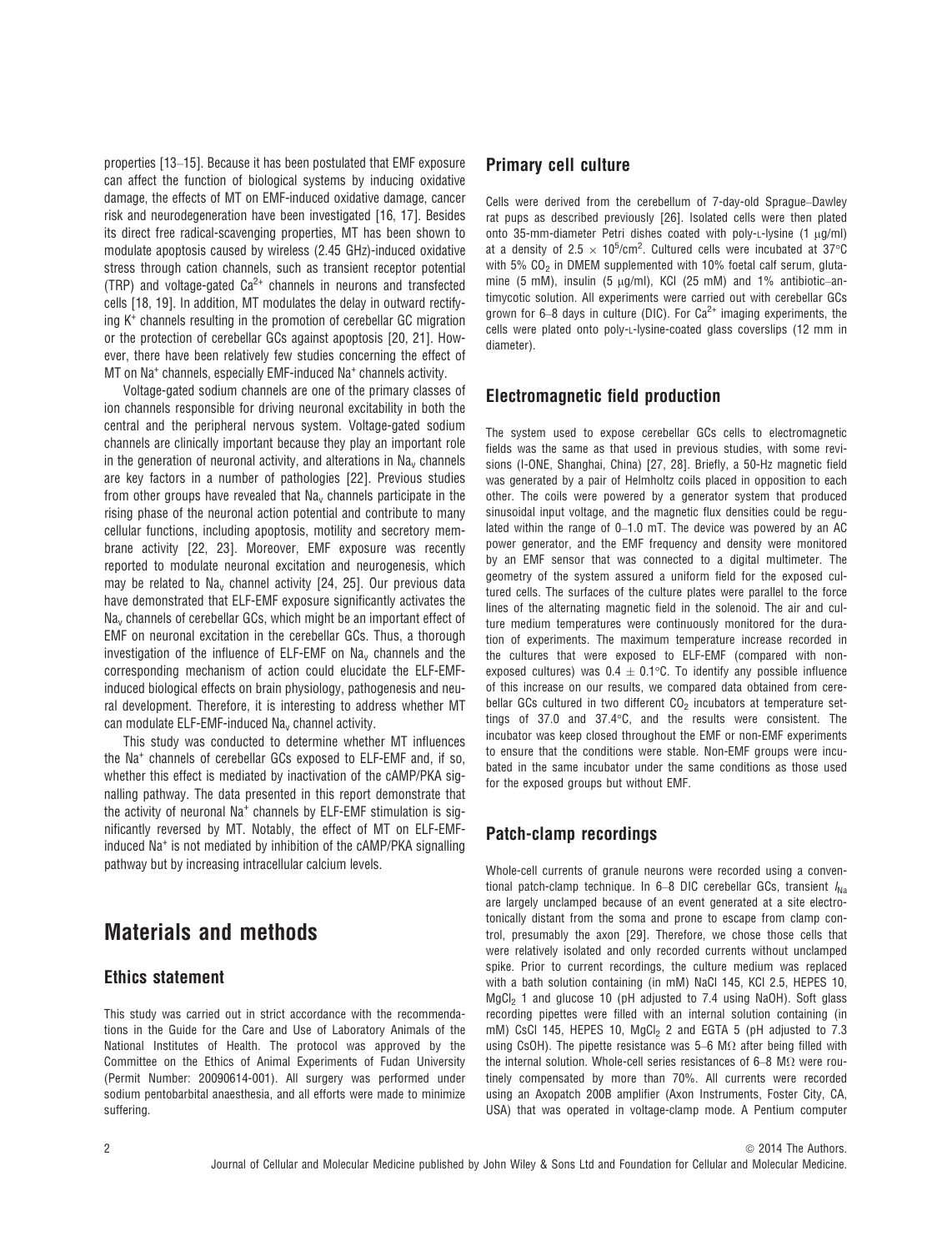was connected to the recording equipment with a Digidata 1300 analogue-to-digital (A/D) interface. The current was digitally sampled at  $100 \mu s$  (10 kHz), and the current signals were filtered using a 5-kHz, five-pole Bessel filter. The currents were corrected online for leak and residual capacitance transients using a P/4 protocol. Data acquisition and analysis were performed with pClamp10 software (Axon Instruments) and/or Origin8.1 (MicroCal, Northampton, MA, USA). All recordings were performed at room temperature (23–25C°).

#### Phosphorylated protein kinase A assay

The cells were lysed in HEPES-NP40 lysis buffer (20 mM HEPES 150 mM NaCl, 0.5% NP-40, 10% glycerol, 2 mM EDTA, 100 μM Na3VO4, 50 mM NaF and 1% proteinase inhibitor cocktail at pH 7.5) on ice for 30 min. After centrifugation, the supernatant was mixed with  $2\times$ sodium dodecyl sulphate loading buffer and boiled for 5 min. The proteins were separated on a 10% polyacrylamide gel, transferred to polyvinylidene difluoride membranes (Millipore, Billerica, MA, USA), blocked with 10% non-fat milk and incubated at 4°C overnight with a rabbit polyclonal antibody against the phosphorylated form of the PKA catalytic subunits (1:1000; Santa Cruz Biotechnology Inc., Santa Cruz, CA, USA) or a rabbit monoclonal antibody against GAPDH (1:1000; KangCheng, China). After extensive washing with TBST, the membrane was incubated with horseradish peroxidase–conjugated antimouse or antirabbit IgG (1:10,000; KangChen Bio-Tech, Shanghai, China) for 2 hrs at room temperature. Chemiluminescent signals were generated using a SuperSignal West Pico trial kit (Pierce, Rockford, IL, USA) and detected using a ChemiDoc XRS System (Bio-Rad Laboratories Inc., Hercules, CA, USA). The protein measurements were normalized with GAPDH and control/GAPDH as 1.0.

### Measurement of intracellular  $Ca<sup>2+</sup>$  levels

Intracellular  $Ca^{2+}$  levels were detected by single cell fura-2 AM fluorescence intensity as described by Grynkiewicz [30]. Briefly, cultured cerebellar GCs were rinsed twice with balanced salt solution (BSS), then incubated at 37 $\degree$ C for 45 min. in the presence of 5  $\mu$ M fura-2 AM (0.1% dimethylsulfoxide (DMSO) in BSS), washed twice again with BSS and incubated for an additional 20 min. prior to imaging. The BSS was composed of (in mM) NaCl 145, KCl 2.5, HEPES 10, MgCl<sub>2</sub> 1, glucose 10. CaCl<sub>2</sub> 2. The coverslips were transferred to a coverslip chamber, which was mounted on the stage of an inverted phase contrast microscope (Nikon, Eclipse Ti, Japan). Fresh BSS was added to the chamber, and the data were collected at 4-sec. intervals throughout the experiment. The excitation wavelengths for fura-2 AM were 340 and 380 nm, with emission at 505 nm. Baseline  $[Ca^{2+}]$ <sub>i</sub> was determined for 60 sec. immediately prior to the addition of high  $K^+$  solution (27 mM KCI). Quantification of the fluorescence intensity was performed with Metafluor software (Universal Imaging Corporation, Downingtown, PA, USA).

#### Statistical analysis

Statistical analysis was performed with Student's t-test with non-paired or paired comparisons, as relevant. The values are given as the means  $\pm$  SEM, with *n* representing the number of cells tested. A value of  $P < 0.05$  was considered a significant difference between groups. When multiple comparisons were made, the data were analysed by one-way ANOVA followed by the Tukey and Fisher LSD test for samples of more than two using Originpro software (OriginLab Corporation, Northampton, MA, USA).

### **Results**

First, we investigated the effect of MT on the influence of ELF-EMF on the  $I_{\text{Na}}$  of cerebellar GCs. An  $I_{\text{Na}}$  was elicited by a depolarization step to  $-20$  mV from the holding potential of  $-100$  mV. Our previous study demonstrated that the increase in  $I_{\text{Na}}$  amplitude induced by ELF-EMF exposure was time dependent, and when cerebellar GCs were exposed to 1 mT ELF-EMF for 60 min., the amplitude of the  $I_{N_2}$ increased significantly and was stable [10]. Moreover, exposure cell or neuron to 1–5 mT EMF with short time was reported by Bai and



Fig. 1 The effects of melatonin (MT) on increased  $I_{NA}$  densities induced by exposure to extremely low-frequency electromagnetic field (ELF-EMF). (A) Superimposed  $I_{\text{Na}}$  evoked by a 20-msec. depolarizing pulse from a holding potential 100 to  $-20$  mV. Current traces were obtained from cerebellar granule cells exposed to 1 mT ELF-EMF for 60 min. in the presence or absence of MT (1 and 5  $\mu$ M). (B) Statistical analysis of the effects of MT on increased  $I_{\text{Na}}$  densities induced by exposure to ELF-EMF. The data are reported as the means  $\pm$  SEM from 16 to 25 cells.  $*P < 0.05$  compared with control (non-ELF-EMF) using Student's *t*-test.  $\#P < 0.05$  compared with the corresponding ELF-EMF control (without MT) using Student's t-test.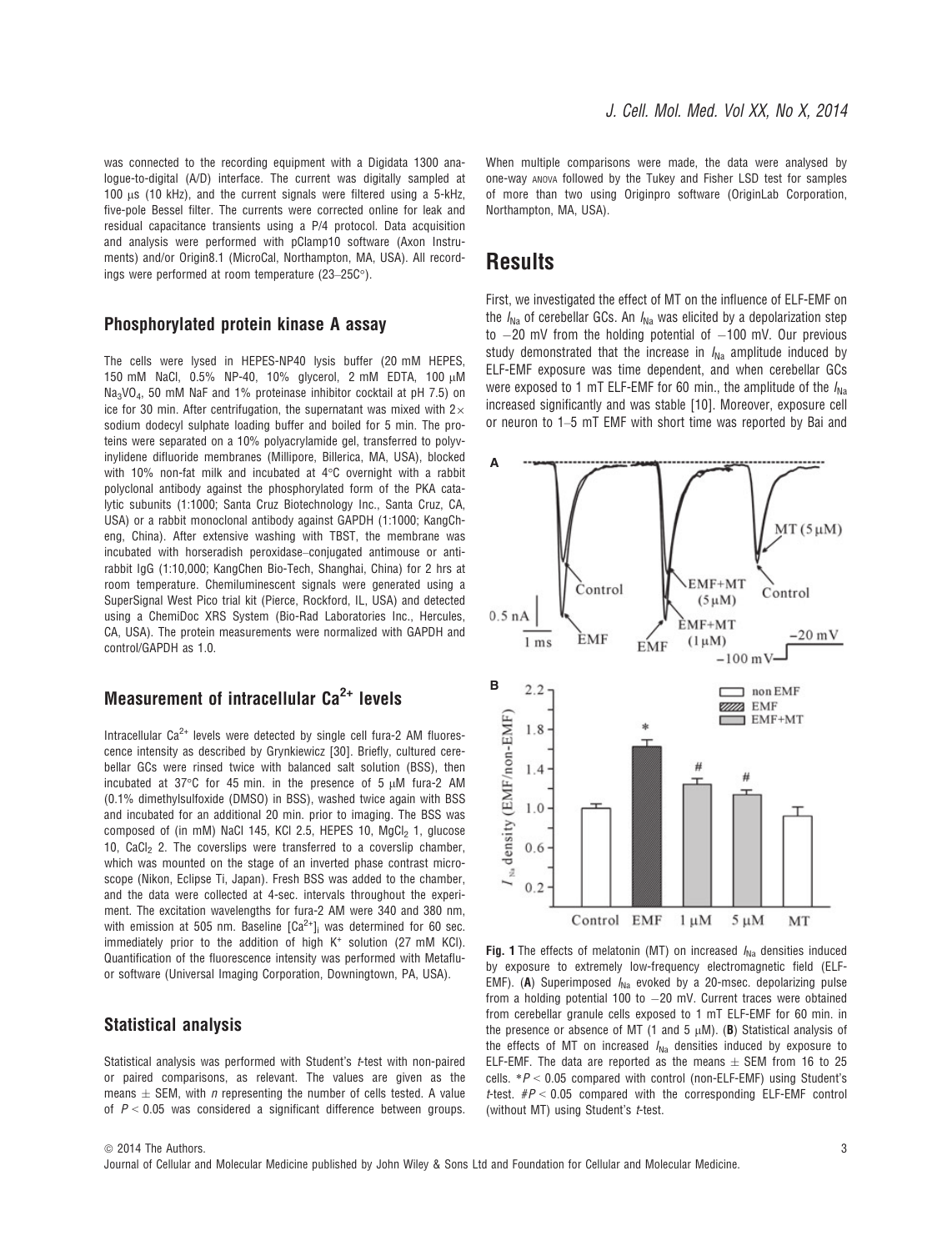Moghadam's studies [31, 32]. Therefore, we chose the same parameters of 1 mT ELF-EMF for 60 min. in this study. Similar to our previous report [10], when cerebellar GCs were exposed to 1 mT ELF-EMF for 60 min., the amplitude of the  $I_{\text{Na}}$  increased by ~62.5  $\pm$  6.6%  $(n = 25, P < 0.05)$  compared with cells that were not exposed to ELF-EMF ( $n = 33$ , Fig. 1A). Melatonin significantly inhibited the increase in  $I_{Na}$  induced by ELF-EMF. In the presence of 1  $\mu$ M or 5  $\mu$ M MT, 60 min. of ELF-EMF exposure only increased the  $I_{\text{Na}}$  by  $22.0 \pm 5.9\%$  and  $8.9 \pm 4.4\%$  ( $n = 15$  and 16,  $P < 0.05$ ), respectively, which is significantly different from 60 min. of ELF-EMF exposure alone. However, MT alone did not modify  $I_{N2}$  activity. There was no significant difference from the control group when  $5 \mu M$  MT was added to the bath solution (Fig. 1B).

The inhibitory effect of MT on the ELF-EMF-induced  $I_{\text{Na}}$  activity could be mimicked by the  $MT<sub>2</sub>$  receptor agonist, IIK-7 (Fig. 2A). Similar to MT, IIK7 alone did not affect  $I_{Na}$  activity. In the presence of 10  $\mu$ M IIK7, the increase in  $I_{\text{Na}}$  induced by ELF-EMF exposure was reduced from 46.8  $\pm$  3.5% (n = 20) to -9.2  $\pm$  6.5% (n = 27). This indicates that when IIK7 was used, the  $I_{\text{Na}}$  densities obtained from exposed cerebellar GCs were reduced by  $9.2 \pm 6.5\%$  compared with that of non-ELF-EMF exposure group. Blocking  $MT<sub>2</sub>$  with 4-P-PDOT eliminated the inhibitory effect of MT on ELF-EMF-induced  $I_{Na}$  activity.

Pre-incubation of cerebellar GCs with 4-P-PDOT (10 uM) in the medium resulted in an increase in the  $I_{\text{Na}}$  amplitude after exposure to ELF-EMF by 56.3  $\pm$  3.0% (n = 24). These data were significantly different from that obtained from cells exposed to ELF-EMF with MT ( $n = 25$ , Fig. 2A). However, 4-P-PDOT (10  $\mu$ M) itself did not modify the  $I_{NA}$ amplitude (Fig. 2B).

Our previous data indicated that ELF-EMF exposure significantly shifted the voltage dependence of the steady-state activation curve of  $I_{\text{Na}}$ , but the steady-state inactivation curve of  $I_{\text{Na}}$  did not significantly shift upon exposure to ELF-EMF [10]. We further investigated whether the inhibitory effects of MT on ELF-EMF-induced  $I_{NA}$  activity were because of modulation of the voltage-gating properties of  $I_{\text{Na}}$  channels. The activation properties of  $I_{\text{Na}}$  in cerebellar GCs following exposure to ELF-EMF were studied using the appropriate voltage protocols.  $I_{\text{Na}}$  was evoked by a 20-msec. depolarizing pulse from a holding potential of  $-100$  mV to potentials between  $-70$  and 20 mV, with 5-mV steps in 5-sec. intervals (Fig. 3A). A value for the steady-state activation of  $I_{\text{Na}}$ was then obtained by normalizing the conductance as a function of the command potential; conductance was calculated as  $G_{\text{Na}} = I_{\text{Na}}/(V_{\text{m1/2}})$  $-V_{\text{rev}}$ ). The data points were fitted to the Boltzmann function  $G_{\text{Na}}/G_{\text{Na-max}} = 1/\{1+\exp\left[(V_{\text{m1/2}} - V_{\text{m}})/k\right]\},$  and the half-activation potentials were calculated. Figure 3B illustrates the steady-state activa-



Fig. 2 The effects of  $MT<sub>2</sub>$  receptor agonist and antagonist on the melatonin (MT)-mediated inhibitory effects on extremely low-frequency electromagnetic field (ELF-EMF) exposure–induced  $I_{\text{Na}}$  enhancement. (A) Current traces and statistical analysis show the effects of the selective MT<sub>2</sub>R agonist IIK7 on  $I_{\text{Na}}$  obtained from ELF-EMF- and non-ELF-EMF-exposed groups. (B) Current traces and statistical analysis show the effects of the selective  $MT<sub>2</sub>R$  antagonist 4-P-PDOT on MT-induced inhibition of  $I<sub>Na</sub>$  in ELF-EMF-exposed cerebellar granule cells. \*P < 0.05 compared with the corresponding control (non-ELF-EMF exposed) using Student's t-test.  $\#P < 0.05$  compared with ELF-EMF exposed without MT using Student's t-test.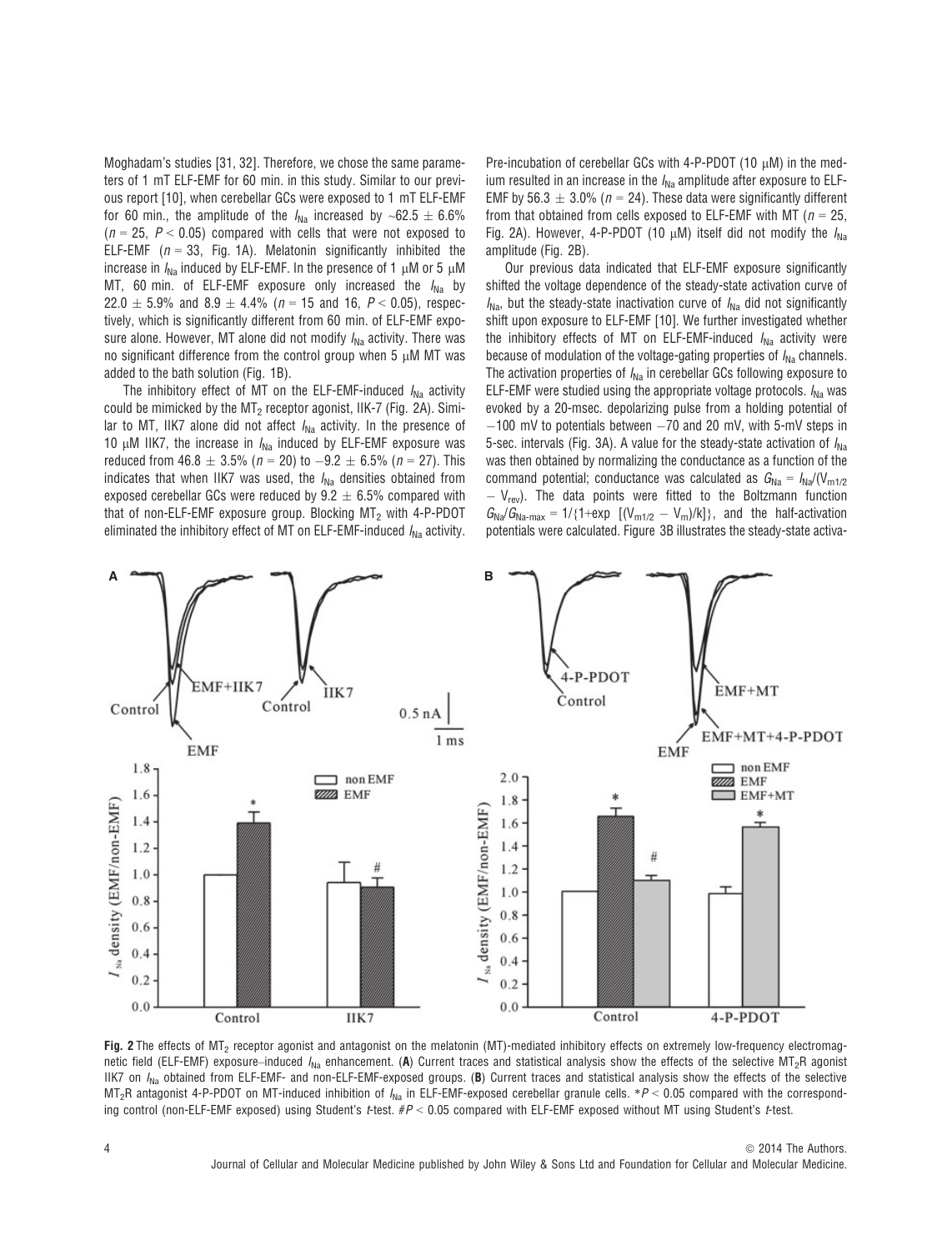

Fig. 3 The effect of melatonin (MT) on the steady-state activation property of  $I_{Na}$  channels in extremely low-frequency electromagnetic field (ELF-EMF)-exposed and non-ELF-EMF-exposed cerebellar granule cells (GCs). (A) Representative superimposed  $I_{\text{Na}}$  evoked by steady-state activation voltage protocol obtained from non-ELF-EMF- and ELF-EMF-exposed cerebellar GCs in the presence and absence of MT. The cells were held at  $-100$  mV and depolarized in 5-mV steps from  $-70$  to 20 mV with intervals of 5 sec. (B) The voltage-dependent activation curve of  $I_{\text{Na}}$  obtained from non-ELF-EMF- and ELF-EMF-exposed cerebellar GCs in the presence and absence of MT. The data are expressed as the means  $\pm$  SEM from 13 to 12 cells.

tion curve of  $I_{\text{Na}}$  obtained from cerebellar GCs that were exposed to ELF-EMF with or without MT. The half-activation potentials obtained from the control GC group was  $-43.3 \pm 2.1$  mV, which shifted to  $-48.8 \pm 1.3$  mV ( $n = 14$ ,  $P < 0.05$ ) when cerebellar GCs were exposed to ELF-EMF. In the presence of MT, the half-activation potentials were  $-44.2 \pm 1.1$  mV for GCs with no ELF-EMF exposure  $(n = 6)$  and  $-47.7 \pm 1.7$  mV for GCs exposed to ELF-EMF ( $n = 12$ ). These data suggest that MT did not modify the steady-state activation property of the  $I_{\text{Na}}$  channels of the cerebellar GCs regardless of whether they were exposed to ELF-EMF.

Our previous study showed that the  $I_{\text{Na}}$  of cerebellar GCs was enhanced by activation of PKA [33], and a significant increase in the intracellular levels of phosphorylated PKA (pPKA), as measured using an immunoblot assay, was observed following ELF-EMF exposure [10]. We thus studied the effect of MT on intracellular pPKA levels to address whether MT functioned by inhibiting the PKA activity. Unexpectedly, both MT and IIK-7 increased the intracellular pPKA by 15.1  $\pm$  5.0% and 16.2  $\pm$  7.3% respectively (n = 8, P < 0.05; Fig. 4A and B). The presence of MT or IIK-7 did not inhibit the ELF-EMF exposure-induced increase in intracellular pPKA (Fig. 4A and B), which was  $26.3 \pm 8.7\%$  for MT and  $29.4 \pm 7.3\%$  for IIK-7 ( $n = 8$ ,  $P < 0.05$ ). These results suggest that PKA activation is not associated with the inhibitory effect of MT on the ELF-EMF exposure–induced increase in  $I_{\text{Na}}$  channel activity.

It has previously been reported that  $Ca^{2+}/CaM$  can modulate voltage-gated Na<sup>+</sup> channels in neurons and muscles [34, 35]. We therefore examined the effects of KN-93, a  $Ca^{2+}/CaMKII$  blocker, on the inhibitory effect of MT on the ELF-EMF exposure–induced increase in  $I_{\text{Na}}$  channel activity. KN-93 alone did not modify the  $I_{\text{Na}}$  amplitude. In the presence of KN-93 (10  $\mu$ M), the  $I_{Na}$  amplitude after ELF-EMF exposure with MT was increased from 8.9  $\pm$  4.4% to 49.4  $\pm$  17.1%  $(n = 19$ : Fig. 5A), which was significantly different from the results obtained without KN-93 ( $P < 0.05$ ), suggesting that the Ca<sup>2+</sup>/CaM pathway is associated with the inhibitory effect of MT on the ELF-EMF exposure–induced increase in  $I_{\text{Na}}$ . We then tested the effect on ELF-EMF exposure–induced increase in  $I_{\text{Na}}$  by treatment of C<sub>6</sub>-ceramide, which increases  $Ca^{2+}$  release through the ryanodine-sensitive  $Ca^{2+}$ receptor [35]. Based on our results,  $C_6$ -ceramide could mimic the effect of MT and decreased the ELF-EMF-induced inhibitory effect in  $I_{\text{Na}}$  from 71.2  $\pm$  8.0% to 16.8  $\pm$  11.7% (n = 11, Fig. 5B). In rat cerebellar GCs, intracellular  $Ca^{2+}$  is mainly released by the ryanodinesensitive  $Ca^{2+}$  receptor pathway [35]. Therefore, we used ruthenium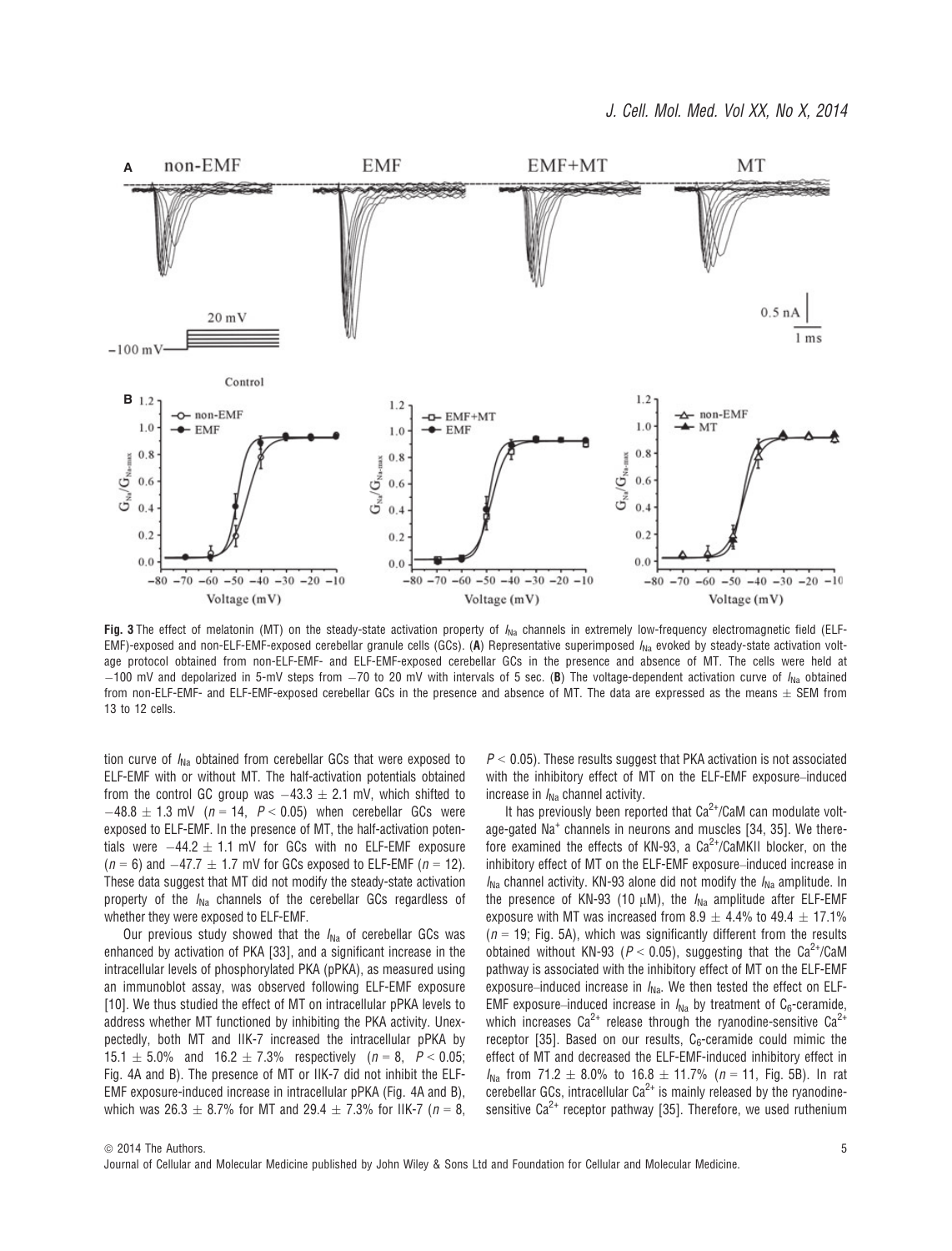

Fig. 4 The effect of melatonin (MT) and IIK-7 on the PKA activity in extremely low-frequency electromagnetic field (ELF-EMF)- and non-ELF-EMF-exposed cerebellar granule cells (GCs) measured by Western blot analysis. (A) Representative samples show the effects of MT and IIK-7 on PKA levels. (B) The statistical analysis of the effects of MT and IIK-7 on PKA levels in ELF-EMF- and non-ELF-EMF-exposed cerebellar GCs.  $*P < 0.05$  compared with non-ELF-EMF-exposed controls using Student's *t*-test.  $\#P < 0.05$  compared with the corresponding non-ELF-EMF-exposed control without MT or IIK-7 using Student's t-test.

red, a ryanodine-sensitive receptor blocker, to probe whether the inhibitory effect of MT on the ELF-EMF exposure–induced increase in  $I_{\text{Na}}$  is through ryanodine-sensitive Ca<sup>2+</sup> receptor–induced calcium release. Consistent with previous reports by Claire O. Malecot et al. [36], incubation of rat cerebellar GCs with ruthenium red (10  $\mu$ M) alone significantly reduced  $I_{\text{Na}}$  amplitude. On the other hand, blocking ryanodine-sensitive  $Ca^{2+}$  receptor by ruthenium red significantly eliminated the inhibitory effect of MT on the ELF-EMF exposure–induced increase in  $I_{\text{Na}}$ : in the presence of ruthenium red (10  $\mu$ M), the  $I_{\text{Na}}$ amplitude after ELF-EMF exposure with MT was still increased 85.4  $\pm$  8.1% (n = 9) compared with the group treated with ruthenium red alone (Fig. 5C).

To confirm that intracellular  $Ca^{2+}$  was associated with the inhibitory effect of MT on ELF-EMF-induced  $I_{\text{Na}}$  activity, we used direct  $Ca<sup>2+</sup>$  imaging using the calcium-sensitive fluorescent dye fura-2 AM to examine the potential effects of MT on intracellular calcium levels in cerebellar GCs. Because MT did not affect the basal level of intracellular calcium of cerebellar GCs, we used a high K<sup>+</sup>-solution (27 mM KCl) to depolarize neurons and activate voltage-dependent  $Ca<sup>2+</sup>$  channels (VGCCs), leading to a rapid increase in the calcium concentration [37]. In control neurons, depolarization stimulation by high K<sup>+</sup> evoked an acute elevation of intracellular  $Ca^{2+}$  levels with an increase in the F340/F380 ratio from  $0.37 \pm 0.006$  to  $1.25 \pm 0.061$  $(n = 26)$ , depicting as a shift from purple to red. After exposure to ELF-EMF, the high  $K^+$  stimulation evoked a similar intracellular  $Ca^{2+}$ level increase from  $0.35 \pm 0.016$  to  $1.21 \pm 0.055$  (n = 25), which was not significantly different compared with the group with non-FLF-EMF exposure (Fig. 6A and B). Melatonin did not increase the basal intracellular  $Ca^{2+}$  level, but it significantly elevated the intracellular  $Ca<sup>2+</sup>$  level evoked by high K<sup>+</sup> stimulation in cerebellar GCs that were either exposed to ELF-EMF or not (Fig. 6A and B). In the presence of MT, the intracellular  $Ca^{2+}$  F340/F380 ratio evoked by high K<sup>+</sup> stimulation was significantly increased in cerebellar GCs that were either exposed to ELF-EMF or not to  $1.62 \pm 0.064$  ( $n = 35$ ) and  $1.52 \pm 0.055$  ( $n = 31$ ), respectively (Fig. 6B), which was significantly different from the 1.21  $\pm$  0.055 and 1.25  $\pm$  0.061 recorded in the absence of MT. Increases in intracellular  $Ca<sup>2+</sup>$  levels were calculated as a percentage of the control based on the F340/F380 ratio and were 29.6  $\pm$  11.0% and 21.2  $\pm$  9.6%, respectively, (Fig. 6C) for cerebellar GCs that were either exposed to ELF-EMF or not. However, when  $Ca^{2+}$  was removed from bath solution, depolarization stimulation by high  $K^+$  did not increase the intracellular  $Ca^{2+}$  levels, suggesting that extracellular  $Ca^{2+}$  influx was needed for the depolarization-induced intracellular  $Ca^{2+}$  increase (Fig. 6A–C).

We also used ruthenium red to address whether the MT-induced increase in calcium release occurred through the ryanodine-sensitive  $Ca^{2+}$  receptor. Pre-incubation of cerebellar GCs with 20  $\mu$ M ruthenium red alone induced a slight reduction in the F340/F380 ratio stimulated by high K<sup>+</sup> from 1.25  $\pm$  0.061 to 0.91  $\pm$  0.050 (n = 28; Fig. 7A and B), which was an inhibition of 19.2  $\pm$  8.8% compared with the control group (Fig. 7C); in the presence of ruthenium red, the increase in the F340/F380 ratio induced by MT was reduced from 1.52  $\pm$  0.055 to 1.01  $\pm$  0.037 (n = 24) in the control group. Similarly, ruthenium red also significantly inhibited the effect of MT on intracellular  $Ca^{2+}$  release after ELF-EMF exposure, which resulted in a decrease in the F340/F380 ratio from 1.62  $\pm$  0.064 to 1.07  $\pm$  0.078  $(n = 34;$  Fig. 7C).

## **Discussion**

Although several ion channels, such as delayed rectifier outward K<sup>+</sup> current  $(I_K)$ , TRPM-2 and voltage-dependent L- type Ca<sup>2+</sup> channels, are known to be modulated by MT [18–21], the effects of MT on Na<sub>v</sub> channels are poorly understood. Although MT has previously been reported to protect cells against EMF stimulus, whether it modulates the activity of ion channels induced by EMF exposure is poorly understood. Here, we report for the first time that MT itself was not able to modify  $I_{\text{Na}}$ , but might inhibit  $I_{\text{Na}}$  enhancement resulting from ELF-EMF exposure in cerebellar GCs by increasing the concentration of intracellular Ca<sup>2+</sup>.

It is well known that the effects of exposure to EMF differ significantly based on the ELF-EMF exposure intensities and the exposure time. Our previous study indicates that exposure of cerebellar GCs to ELF-EMF (1 mT) for short time (10–60 min.) significantly increases the amplitude of the  $I_{\text{Na}}$ . Moreover, exposure to ELF-EMF induces similar effects on  $I_{\text{Na}}$  in rat cerebellar GCs regardless the condition, whether it is 1 mT stimulation for a short time or 0.4 mT stimulation for a longer time. Notably, it is generally believed that short-term changes induced by EMF are mediated by modifications in enzyme activity in the cytosol or the membrane [4, 38, 39], while the long-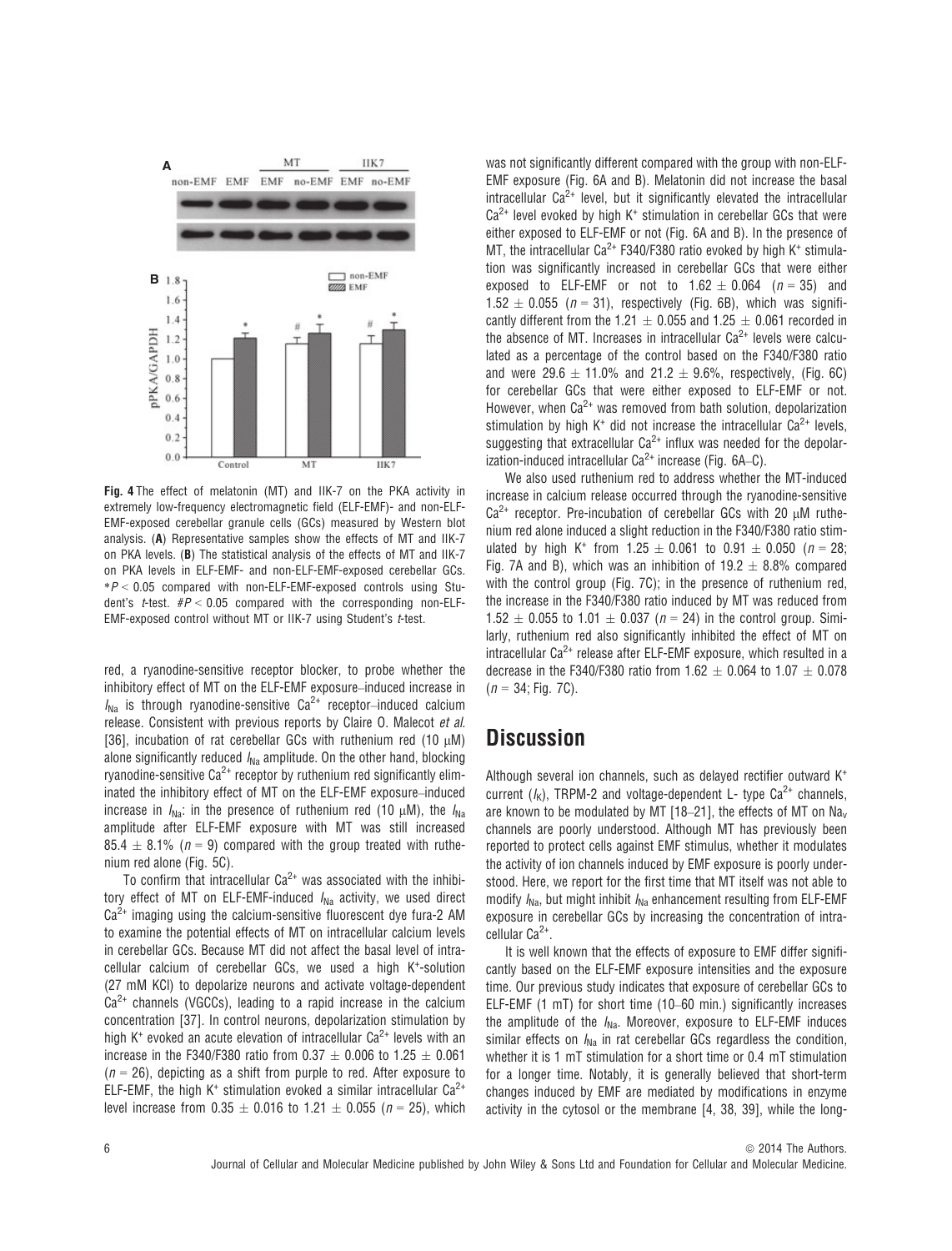

Fig. 5 Current traces and statistical analysis show the effects of the Ca<sup>2+</sup>/CaM pathway on melatonin (MT)-induced inhibition of  $I_{\text{Na}}$  in extremely lowfrequency electromagnetic field (ELF-EMF)-exposed cerebellar granule cells. (A) Representative superimposed  $I_{Na}$  traces and statistical analysis showing that KN-93 significantly abolished the effect of MT on the EMF-induced  $I_{\text{Na}}$  increase. (B) Representative superimposed  $I_{\text{Na}}$  traces and statistical analysis showed that C<sub>6</sub>-ceremade (C<sub>6</sub>) could mimic the effect of MT on the EMF-induced  $I_{Na}$  increase. (C) Representative superimposed  $I_{Na}$ traces and statistical analysis showed that ruthenium red (Rud) significantly abolished the effect of MT on the EMF-induced  $I_{\text{Na}}$  increase. \*P < 0.05 compared with the non-ELF-EMF-exposed controls using Student's  $t$ -test.  $\#P < 0.05$  compared with the corresponding control (ELF-EMF exposed to MT) using Student's *t*-test.  $\tau P < 0.05$  compared with the corresponding control without C<sub>6</sub>-ceramide treatment using Student's *t*-test.

term exposure to EMF may induce changes in nuclear functions such as gene transcription and cell cycle regulation [27, 40]. To avoid the influence of multiple factors because of long-term EMF exposure, we performed all our experiments at 1 mT EMF exposure for a short time, which we believe that it is suitable to assess the effect of ELF-EMF on intracellular signalling pathways.

Although some of the main functions attributed to MT include its role as a free radical scavenger and its indirect antioxidant properties [41], studies have shown that MT can interact with specific receptors to exert its biological effect [42]. Our previous study demonstrated that activation of the  $MT_2$  receptor (MT<sub>2</sub>R) by MT and a low concentration of 2-iodomelatonin increased the delayed-rectified outward K<sup>+</sup> current  $(k)$  [43] and improved cerebellar GC migration [21]. In contrast, a high concentration of 2-iodomelatonin could inhibit the  $I_K$ recorded from cerebellar GCs by activating the  $MT<sub>1</sub>$  receptor, which protects the neurons against apoptotic stimulus [20]. In this study, a selective MT<sub>2</sub> agonist could mimic the effect of MT on EMF-induced  $I_{\text{Na}}$  enhancement, which could be blocked by a selective  $\text{MT}_2$  antagonist, suggesting that it is highly likely that the inhibitory effect of MT on EMF-induced  $I_{Na}$  enhancement was mediated by  $MT_2R$ , and did not directly result from the antioxidant properties of MT. This is consistent with our previous findings on the effect of MT on the potassium current in cerebellar GCs [20, 21, 43].

Among the possible mechanisms underlying the inhibitory effect of MT on EMF-induced  $I_{\text{Na}}$  increase, we first considered the involvement of the MT<sub>2</sub>-mediated cAMP/PKA pathway because EMF-induced  $I_{\text{Na}}$  increase is thought to occur via the cAMP/PKA pathway [10], and negative modulation of cAMP/PKA activation by MT has previously been reported [21]. However, the experimental data presented here show that MT did not inhibit PKA activity; instead, it induced a slight increase in PKA activity. Furthermore, MT was not able to inhibit the PKA activity induced by EMF exposure. In addition, MT did not change the steady-state activity of  $I_{\text{Na}}$  channels in the control cerebellar GCs or in EMF-exposed cerebellar GCs, indicating that a non-phosphorylation-dependent mechanism is involved. Together, these data suggest that the ability of MT to counteract the effect of EMF on  $I_{Na}$  activity does not occur through the inhibition of EMF-induced PKA activity. MT failed to negatively modulate PKA activity in this study, which is different from what has previously been reported [21]. This effect might be as a result of the higher concentration of MT used in this study. Transfection experiments have demonstrated that when expressed in the same cell type,  $MT<sub>1</sub>$  and  $MT<sub>2</sub>$  receptors may couple to different signalling pathways [44]. Both our work and that of Marta indicate that the presence of native  $MT<sub>1</sub>/MT<sub>2</sub>$  receptors in mouse and rat cerebellar GCs mediates the effects of MT on intracellular signalling pathways [20, 21, 45]. Thus, it is possible that  $1-5 \mu M$  MT may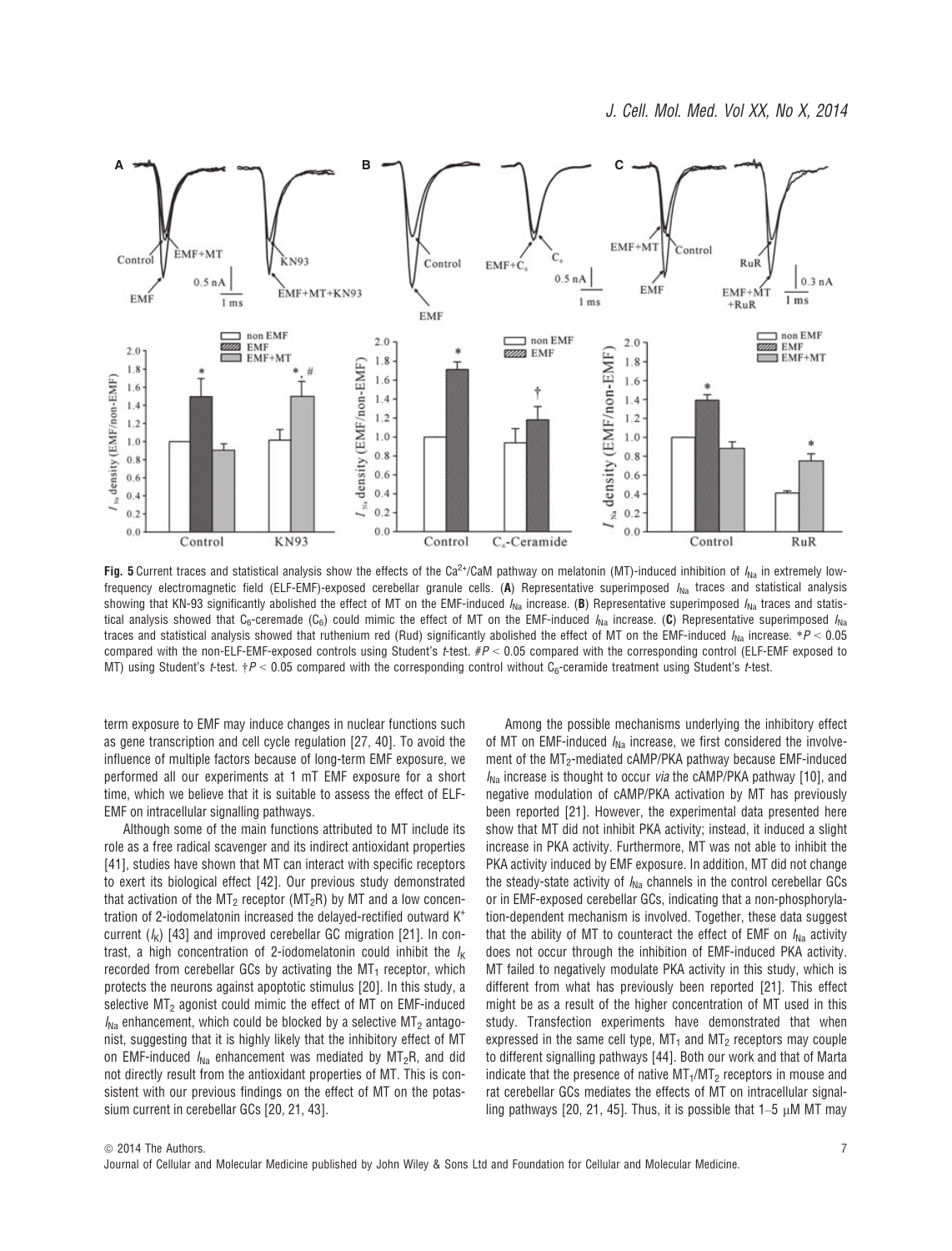

Fig. 6 Effect of melatonin (MT) on the increase in intracellular Ca<sup>2+</sup> level induced by high K<sup>+</sup> in control cells and cells exposed to extremely low-frequency electromagnetic field (ELF-EMF). (A)  $\lceil Ca^{2+} \rceil$  imaging obtained before and after depolarizing membranes by acute perfusion of a solution containing 27 mM K<sup>+</sup> from ELF-EMF exposure and control cerebellar granule cells (GCs) in the presence or absence of MT. Changes in the fura-2 AM fluorescence excitation ratios with increasing  $\lceil Ca^{2+} \rceil$  are depicted as a switch from purple to red; scale bar, 50  $\mu$ m. (B) Changes in intracellular Ca<sup>2+</sup> concentrations upon application of a depolarizing stimulus as measured by quantification of fluorescence excitation ratios. Each arrow represents a 30-sec. perfusion with a depolarizing solution containing 27 mM K<sup>+</sup>. (C) Statistical analysis of intracellular Ca<sup>2+</sup> level obtained fromELF-EMF-exposed and control cerebellar GCs in the presence or absence of MT. The data were obtained from four independent experiments and are the means  $\pm$  SEM; \*P < 0.05 compared with the corresponding control by unpaired t-test.

activate both  $MT_1$  and  $MT_2$  receptors simultaneously, thereby inducing a coordinated and integrated effect on PKA. Therefore, the effect of MT on the PKA pathway was no longer evident.

In addition to the cAMP/PKA pathway,  $Ca^{2+}$  has been proposed to regulate Na<sup>+</sup> channels through the action of calmodulin (CaM) bound to an isoleucine–glutamine motif in the C terminus of the Na<sup>+</sup> channel subunit [46]. Previous studies indicate that MT modulates the  $Ca^{2+}/$ CaM signalling pathway either by changing the intracellular calcium concentration ( $[Ca^{2+}]_i$ ) *via* activation of its G-protein coupled membrane receptors or through a direct interaction with CaM [47, 48]. MT was shown to be able to reverse cytosolic Ca<sup>2+</sup> evoked by  $H_2O_2$  stimuli [19]. In rat cerebellar GCs, intracellular  $Ca^{2+}$  is mainly released by

the ryanodine-sensitive  $Ca^{2+}$  receptor pathway, which might maintain  $I_{N_2}$  at a lower level [34]. In this study, the Ca<sup>2+</sup>/CaMKII and ryanodine-sensitive  $Ca^{2+}$  receptor blocker significantly abolished the effect of MT on the EMF-induced  $I_{\text{Na}}$  increase, providing evidence for the involvement of the  $Ca^{2+}/CaM$  pathway. Interestingly, MT did not increase basal Ca<sup>2+</sup> release, but significantly increased high  $K^+$  evoked intracellular  $Ca^{2+}$  levels, which was thought to result from membrane depolarization [49]. Furthermore, the increase in intracellular  $Ca^{2+}$ evoked by MT was inhibited when the ryanodine-sensitive  $Ca^{2+}$  receptor was blocked with ruthenium red. It is thus highly likely that MT activated the MT<sub>2</sub>R-mediated Ca<sup>2+</sup> channels and improved extracellular  $Ca^{2+}$  influx, which consequently stimulated the release of  $Ca^{2+}$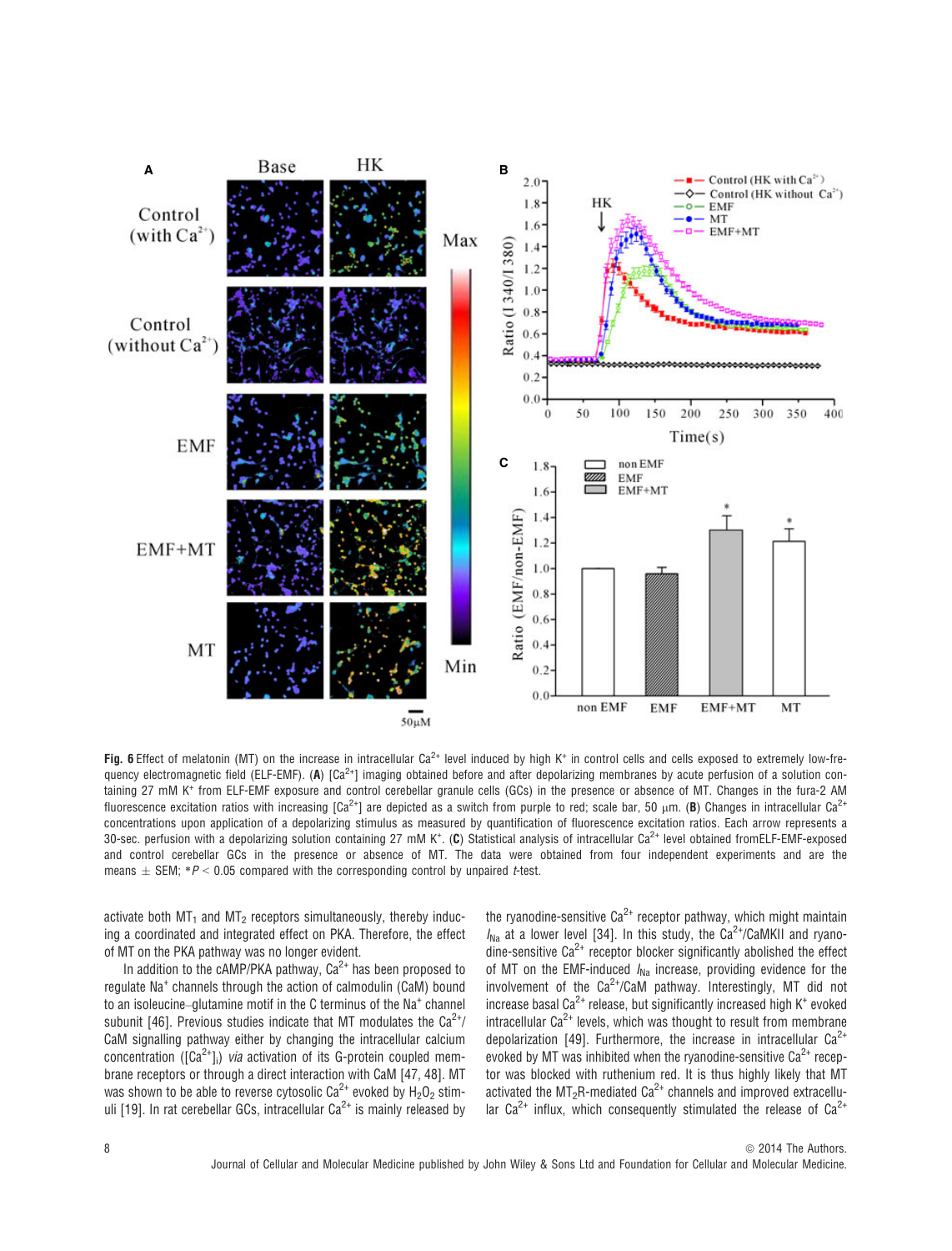

Fig. 7 Effects of blocking ryanodine-sensitive receptors on melatonin (MT)-induced increase in intracellular  $Ca^{2+}$  level in control cells and cells exposed to extremely low-frequency electromagnetic field (ELF-EMF). (A)  $[Ca<sup>2+</sup>]$  imaging obtained before and after depolarizing membranes by acute perfusion of a solution containing 27 mM K<sup>+</sup> from ELF-EMF-exposed cells with MT in the presence or absence of Ruthenium Red (RuR, 20 uM); scale bar, 50  $\mu$ m. (B) Changes in intracellular calcium concentrations upon application of RuR. Each arrow represents a 30-sec. perfusion with a depolarizing solution containing 27 mM K<sup>+</sup>. (C) Statistical analysis of intracellular Ca<sup>2+</sup> levels obtained after ELF-EMF exposure with MT in the presence or absence of RuR. The data are the means  $\pm$  SEM obtained from four independent experiments; \*P < 0.05 compared with non-ELF-EMFexposed cells without MT using Student's t-test.  $\#P < 0.05$  compared with the corresponding control by unpaired t-test.

through the ryanodine-sensitive  $Ca^{2+}$  receptor, by which the EMFinduced  $I_{\text{Na}}$  increase was reversed.

However, our previous study with Western blotting has revealed [10] that ELF-EML increases the current density by increasing the Na<sub>v</sub> channel protein expression on cerebellar GCs membrane, although the content of expression is lower. Whether increase in  $Na<sub>v</sub>$ channel protein expression or else mechanism is involved in MTinduced and  $Ca^{2+}/CaM$ -dependent modulation of  $I_{Na}$  amplitude remains unclear, and further study is necessary.

Taken together, our data suggest that MT eliminated the EMFinduced  $I_{\text{Na}}$  increase through  $Ca^{2+}$  influx–induced  $Ca^{2+}$  release but not by abolishing EMF-induced PKA activity. However, we noticed that MT itself did not affect the amplitude of  $I_{N_a}$  in control cerebellar GCs, although it was able to increase the intracellular  $Ca^{2+}$  levels evoked by high K<sup>+</sup> depolarization stimuli. This might be because basal intracellular  $Ca^{2+}$  released from ryanodine-sensitive receptors maintain the  $I_{\text{Na}}$  at a low enough level in rat cerebellar GCs [34] that MT-induced  $Ca^{2+}$  release is not able to reduce the  $I_{\text{Na}}$  densities further. However, when cerebellar GCs were exposed to EMF with MT, high K<sup>+</sup>-mediated  $Ca^{2+}$  release was significantly enhanced, and MT reversed the EMF-induced increase in  $I_{Na}$  amplitude. This observation was consistent with previous studies that indicated that most of the effects of MT on second messengers or effectors require prior stimulatory input [50, 51]. It is highly likely

 $©$  2014 The Authors. Journal of Cellular and Molecular Medicine published by John Wiley & Sons Ltd and Foundation for Cellular and Molecular Medicine.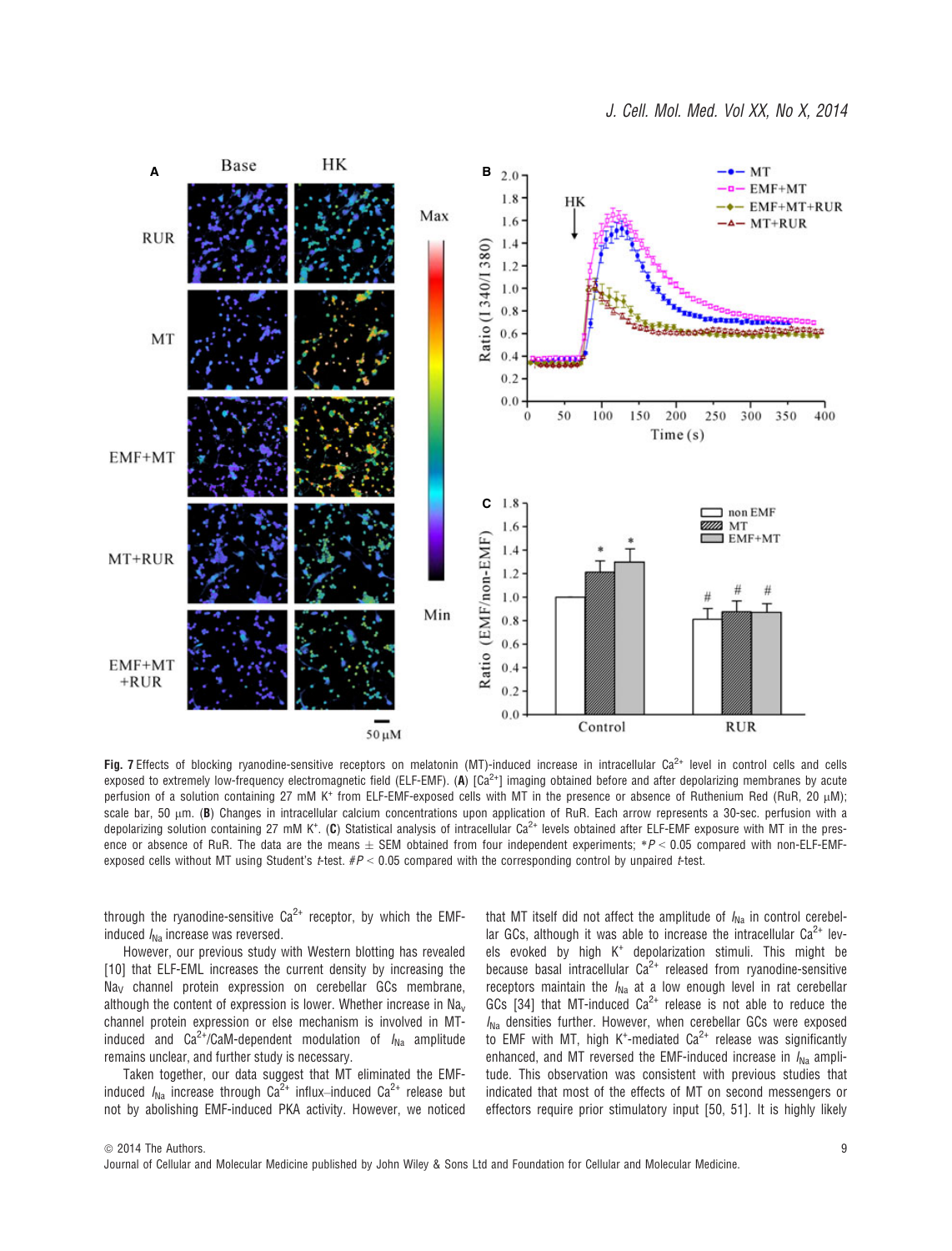that with EMF exposure as stimulatory input, the effect of MT on  $I_{\text{Na}}$  could be fully realized.

Currently, there is widespread use of EMR-emitting devices in industrial, scientific, medical and domestic applications, with the potential for leakage of such radiation into the environment [52]. The effects of ELF-EMF on nerve cells have been extensively studied in various organisms [8, 53]. Although the reported results are variable or contradictory because of differences in the experimental conditions and in the density and/or duration of EMF exposure, EMF has recently been reported to modulate neuronal excitatory functions and neurogenesis [8, 24, 25]. The findings from our molecular-level analysis of the protective effects of MT on  $I_{N_a}$  produced by exposure to ELF-EMF might provide evidence for an important effect of MT on neuronal excitation during EMF exposure in cerebellar GCs. Nonetheless, the modulatory effects on neuronal excitatory functions caused by exposure to ELF-EMF are complicated and varied. In addition, the functional mechanism of MT and its receptors in native cerebellar GCs are complex. Therefore, further exploration is required to comprehensively analyse the biological protective effects of MT and its mechanism on neurons that are exposed to ELF-EMF.

# Acknowledgements

The study was supported by a grant from the National Basic Research Program of China (2011CB503703) and the Shanghai Leading Academic Discipline Project (B111). Qian-Ru zhao was supported by the National Talent Training Fund in Basic Research of China (No. J1210012).

# Conflicts of interest

The authors confirm that there are no conflicts of interest.

# Author contribution

Dong-Dong Liu performed experiments, analysed data, interpreted results of experiments and prepared figures; Zheng Ren helped to perform experiments and analyse data; Guang Yang and Qian-Ru zhao helped to perform experiments, analyse data and interpret results of experiments; Yan-Ai Mei contributed to the design of research, drafted the manuscript and approved the final version of manuscript.

# References

- 1. Cui Y, Ge Z, Rizak JD, et al. Deficits in water maze performance and oxidative stress in the hippocampus and striatum induced by extremely low frequency magnetic field exposure. PLoS ONE. 2012; 7: e32196.
- 2. Luukkonen J, Liimatainen A, Hoyto A, et al. Pre-exposure to 50 Hz magnetic fields modifies menadione-induced genotoxic effects in human SH-SY5Y neuroblastoma cells. PLoS ONE. 2011; 6: e18021.
- 3. Piacentini R, Ripoli C, Mezzogori D, et al. Extremely low-frequency electromagnetic fields promote in vitro neurogenesis via upregulation of Ca(v)1-channel activity. J Cell Physiol. 2008; 215: 129–39.
- 4. Arendash GW, Mori T, Dorsey M, et al. Electromagnetic treatment to old Alzheimer's mice reverses beta-amyloid deposition, modifies cerebral blood flow, and provides selected cognitive benefit. PLoS ONE. 2012; 7: e35751.
- 5. Dibirdik I, Kristupaitis D, Kurosaki T, et al. Stimulation of Src family protein-tyrosine kinases as a proximal and mandatory step for SYK kinase-dependent phospholipase Cgamma2 activation in lymphoma B cells exposed to low energy electromagnetic fields. J Biol Chem. 1998; 273: 4035–9.
- 6. Sun WJ, Chiang H, Fu YT, et al. Exposure to 50 Hz electromagnetic fields induces the phosphorylation and activity of stress-activated protein kinase in cultured cells. Electro Magnetobiol. 2001; 20: 415–23.
- 7. Ramundo-Orlando A, Mattia F, Palombo A, et al. Effect of low frequency, low amplitude magnetic fields on the permeability of cationic liposomes entrapping carbonic anhydrase: II. No evidence for surface enzyme involvement. Bioelectromagnetics. 2000; 21: 499–507.
- 8. Marchionni I, Paffi A, Pellegrino M, et al. Comparison between low-level 50 Hz and 900 MHz electromagnetic stimulation on single channel ionic currents and on firing frequency in dorsal root ganglion isolated neurons. Biochim Biophys Acta. 2006; 1758: 597–605.
- 9. Pall ML. Electromagnetic fields act via activation of voltage-gated calcium channels to produce beneficial or adverse effects. J Cell Mol Med. 2013; 17: 958–65.
- 10. He YL, Liu DD, Fang YJ, et al. Exposure to extremely low-frequency electromagnetic fields modulates Na+ currents in rat cerebellar granule cells through increase of AA/ PGE2 and EP receptor-mediated cAMP/PKA pathway. PLoS ONE. 2013; 8: e54376.
- 11. Hardeland R, Madrid JA, Tan DX, et al. Melatonin, the circadian multioscillator system and health: the need for detailed analyses of peripheral melatonin signaling. J Pineal Res. 2012; 52: 139–66.
- 12. Calvo JR, Gonzalez-Yanes C, Maldonado MD. The role of melatonin in the cells of the innate immunity: a review. J Pineal Res. 2013; 55: 103–20.
- 13. Reiter RJ, Tan DX, Manchester LC, et al. Biochemical reactivity of melatonin with reactive oxygen and nitrogen species: a review of the evidence. Cell Biochem Biophys. 2001; 34: 237–56.
- 14. Galano A, Tan DX, Reiter RJ. Melatonin as a natural ally against oxidative stress: a physicochemical examination. J Pineal Res. 2011; 51: 1–16.
- 15. Galano A, Tan DX, Reiter RJ. On the free radical scavenging activities of melatonin's metabolites, AFMK and AMK. J Pineal Res. 2013; 54: 245–57.
- 16. Naziroglu M, Tokat S, Demirci S. Role of melatonin on electromagnetic radiationinduced oxidative stress and  $Ca<sup>2+</sup>$  signaling molecular pathways in breast cancer. J Recept Signal Transduct Res. 2012; 32: 290–7.
- 17. Vijayalaxmi, Reiter RJ, Meltz ML, et al. Melatonin: possible mechanisms involved in its 'radioprotective' effect. Mutat Res. 1998; 404: 187–9.
- 18. Naziroglu M. Celik O. Ozgul C. et al. Melatonin modulates wireless (2.45 GHz) induced oxidative injury through TRPM2 and voltage gated Ca(2+) channels in brain and dorsal root ganglion in rat. Physiol Behav. 2012; 105: 683–92.
- 19. Celik O, Naziroglu M. Melatonin modulates apoptosis and TRPM2 channels in transfected cells activated by oxidative stress. Physiol Behav. 2012; 107: 458–65.